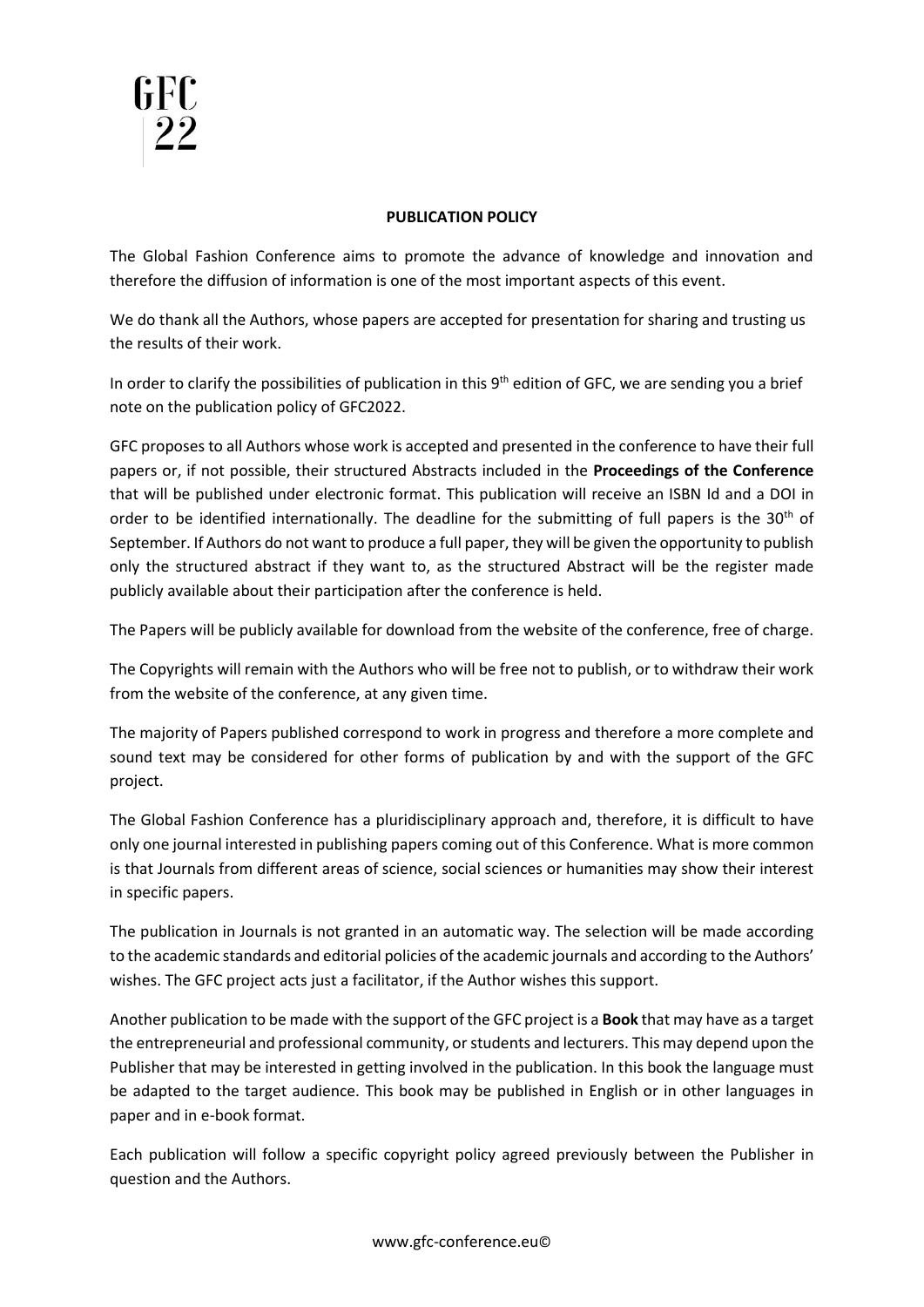

#### **Proceedings**

The papers/articles included in the Global Fashion Conference Proceedings intend to contribute for the dissemination of research results, scientific debate and original and best practices in the entrepreneurial environment, namely joint projects between academia and industry.

All papers/articles should be sent to: **[globalfashionconference@gmail.com](mailto:globalfashionconference@gmail.com)** until the **1 st of October 2022.**

#### **Authors Guidelines**

## **A. For Academic Papers**

Please prepare your full paper, using the following guidelines:

#### Format

All files should be submitted as a Word document, using font Calibri size 12 for paper title, size 11 for the full text and size 10 for endnotes. Line spacing should be 1.5. The Word format will allow for the insertion of GFC logo as well as the ISBN and DOI Id number.

#### Paper Length

Papers should be between 6000 and 8000 words in length. This includes all text including references and appendices.

#### Paper Title

A title of not more than eight words is recommended. A subtitle may be included.

#### Paper Title Page

On the Title Page the Author should provide information regarding:

#### Author Details

Details should be supplied on the Article Title Page including: Full name of each author Affiliation of each author, at time research was completed. Where more than one author has contributed to the article, details of who should be contacted for correspondence. E-mail address of the all the Authors. Brief professional biography of each author.

#### Structured Abstract

Authors must supply a structured abstract on the Article Title Page. In this structured abstract it should be clearly stated, under each item: Purpose (mandatory) Design/methodology/approach (mandatory)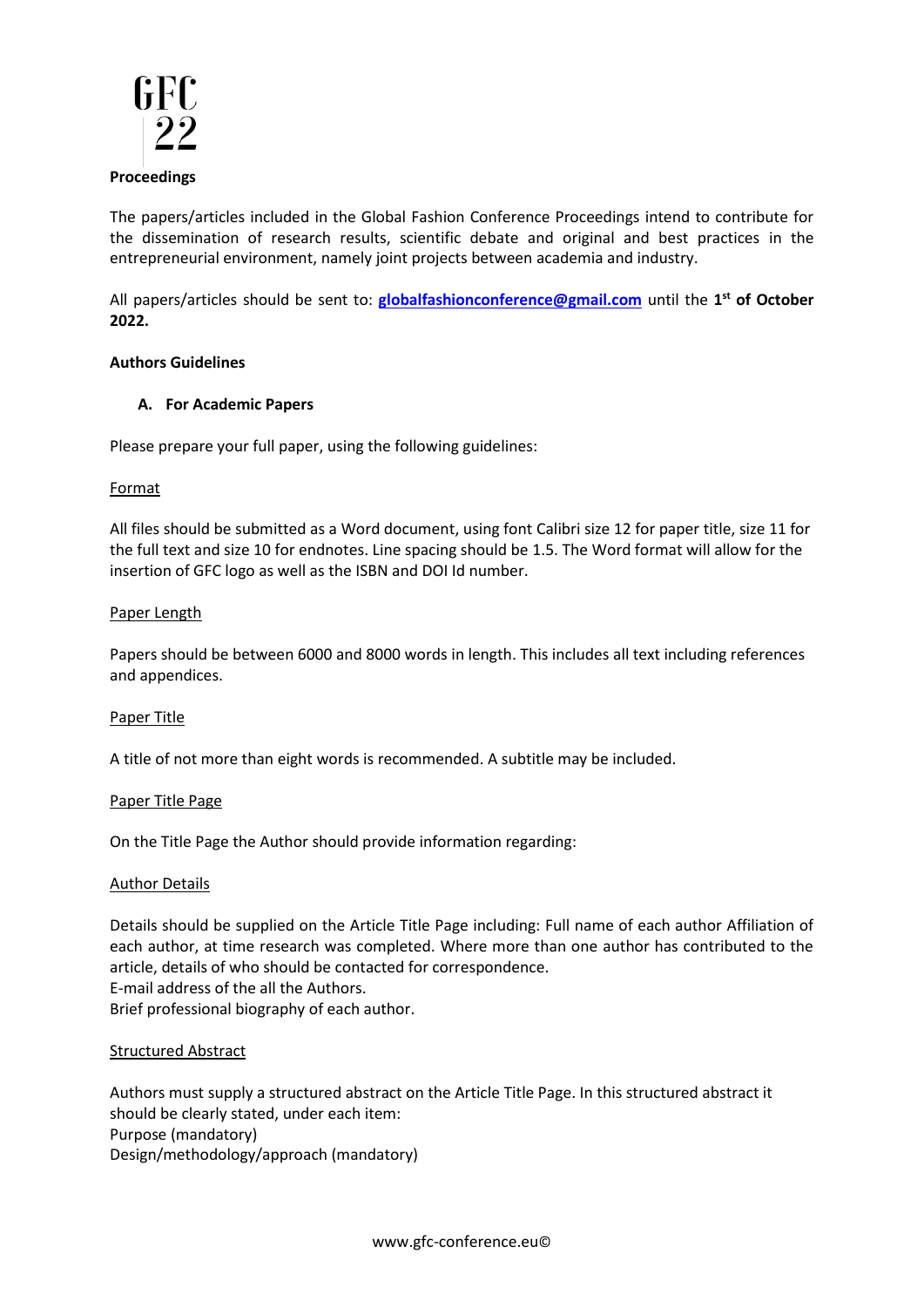

Findings (mandatory) Research limitations/implications (if applicable) Practical implications (if applicable) Social implications (if applicable) Originality/value (mandatory) Maximum is 250 words in total (including keywords and article classification, see below).

#### **Keywords**

Please provide up to 10 keywords on the Paper.

#### Article Classification

Categorize your paper on the Article Title Page, under one of these classifications: Research paper, Viewpoint, Technical paper, Conceptual paper, Case study Literature review, General review.

#### **Headings**

Headings must be concise, with a clear indication of the distinction between the hierarchy of headings. The preferred format is for first level headings to be presented in bold format and subsequent subheadings to be presented in medium italics.

#### Notes/Endnotes

Notes or Endnotes should be used only if absolutely necessary and must be identified in the text by consecutive numbers, enclosed in square brackets and listed at the end of the article.

#### Research Funding and Acknowledgements

Authors must declare all sources of external research funding in their article and a statement to this effect should appear in the Acknowledgements section.

Authors should describe the role of the funder or financial sponsor in the entire research process, from study design to submission.

#### **Figures**

All Figures, including Graphics and Photos should be included in the text and numbered according to the guidelines described below.

To speed the subsequent process of publication in JFMM or other academic journal from EMERALD database the figures, graphics and photos should also be provided separately as follows:

All Figures (charts, diagrams, line drawings, web pages/screenshots, and photographic images) should be submitted in electronic form.

All Figures should be of high quality, legible and numbered consecutively with arabic numerals. Graphics may be supplied in colour to facilitate their appearance on the electronic version. Figures created in MS Word, MS PowerPoint, MS Excel, Illustrator should be supplied in their native formats.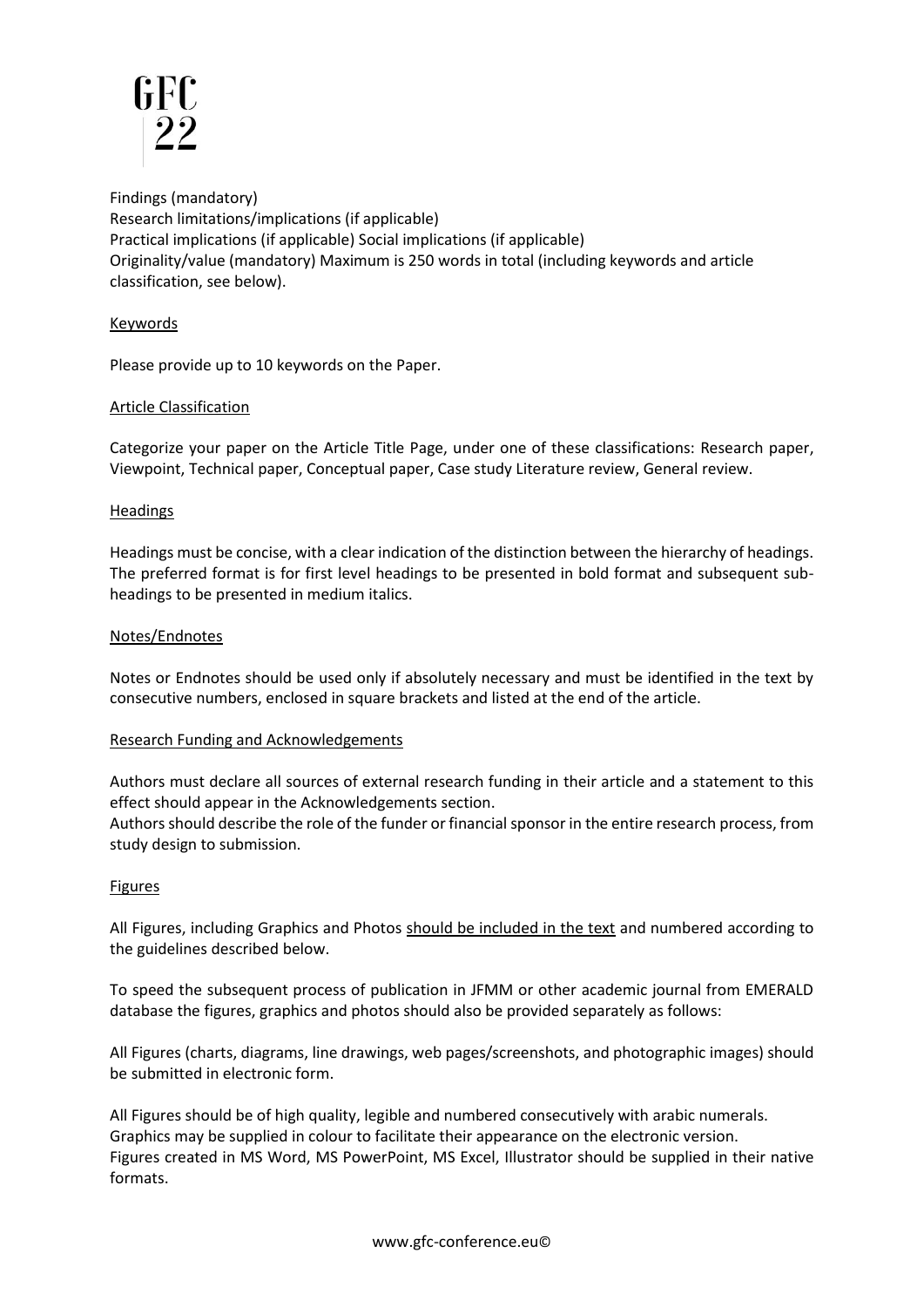Electronic figures created in other applications should be copied from the origination software and pasted into a blank MS Word document or saved and imported into an MS Word document or alternatively create a .pdf file from the origination software.

Figures which cannot be supplied in as the above are acceptable in the standard image formats which are: .pdf, .ai, and .eps. If you are unable to supply graphics in these formats then please ensure they are .tif, .jpeg, or .bmp at a resolution of at least 300dpi and at least 10cm wide.

To prepare web pages/screenshots simultaneously press the "Alt" and "Print screen" keys on the keyboard, open a blank Microsoft Word document and simultaneously press "Ctrl" and "V" to paste the image. (Capture all the contents/windows on the computer screen to paste into MS Word, by simultaneously pressing "Ctrl" and "Print screen".)

Photographic images should be submitted electronically and of high quality. They should be saved as .tif or .jpeg files at a resolution of at least 300dpi and at least 10cm wide. Digital camera settings should be set at the highest resolution/quality possible.

## Tables

Tables should be included in the text following the guidelines below.

In order to speed the subsequent publication in an academic journal, the tables should also be provided separately, as follows:

Tables should be typed and included in a separate file to the main body of the article. The position of each table should be clearly labelled in the body text of article with corresponding labels being clearly shown in the separate file. Ensure that any superscripts or asterisks are shown next to the relevant items and have corresponding explanations displayed as footnotes to the table, figure or plate.

#### References

**References to other publications must be in Harvard style** and carefully checked for completeness, accuracy and consistency. This is very important in an electronic environment because it enables your readers to exploit the Reference Linking.

You should cite publications in the text: (Adams, 2006) using the first named author's name or (Adams and Brown, 2006) citing either names of two, or (Adams et al., 2006), when there are three or more authors.

At the end of the paper a reference list in alphabetical order should be supplied:

#### **For books**

Surname, Initials (year), Title of Book, Publisher, Place of publication. e.g. Harrow, R. (2005), No Place to Hide, Simon & Schuster, New York, NY.

#### **For book chapters**

Surname, Initials (year), "Chapter title", Editor's Surname, Initials, Title of Book, Publisher, Place of publication, pages. e.g. Calabrese, F.A. (2005), "The early pathways: theory to practice – a continuum",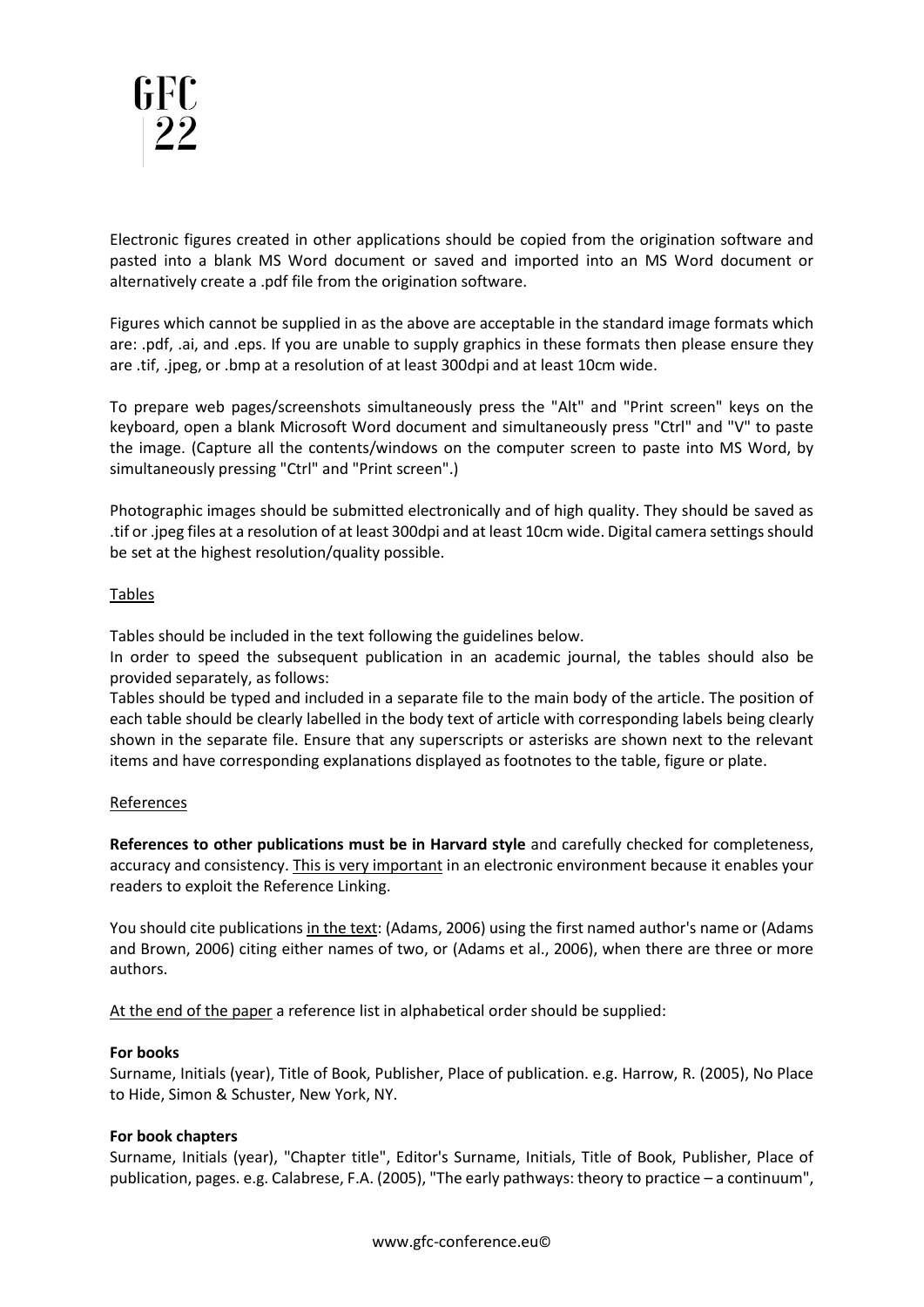# **GFC**  $\overline{22}$

in Stankosky, M. (Ed.), Creating the Discipline of Knowledge Management, Elsevier, New York, NY, pp. 15-20.

# **For journals**

Surname, Initials (year), "Title of article", Journal Name, volume, number, pages. e.g. Capizzi, M.T. and Ferguson, R. (2005), "Loyalty trends for the twenty-first century", Journal of Consumer Marketing, Vol. 22 No. 2, pp. 72-80.

# **For published conference proceedings**

Surname, Initials (year of publication), "Title of paper", in Surname, Initials (Ed.), Title of published proceeding which may include place and date(s) held, Publisher, Place of publication, Page numbers. e.g. Jakkilinki, R., Georgievski, M. and Sharda, N. (2007), "Connecting destinations with an ontologybased e-tourism planner", in Information and communication technologies in tourism 2007 proceedings of the international conference in Ljubljana, Slovenia, 2007, Springer-Verlag, Vienna, pp. 12-32.

# **For unpublished conference proceedings**

Surname, Initials (year), "Title of paper", paper presented at Name of Conference, date of conference, place of conference, available at: URL if freely available on the internet (accessed date). e.g. Aumueller, D. (2005), "Semantic authoring and retrieval within a wiki", paper presented at the European Semantic Web Conference (ESWC), 29 May-1 June, Heraklion, Crete, available at:

http://dbs.unileipzig.de/file/aumueller05wiksar.pdf (accessed 20 February 2007).

#### **For working papers**

Surname, Initials (year), "Title of article", working paper [number if available], Institution or organization, Place of organization, date. e.g. Moizer, P. (2003), "How published academic research can inform policy decisions: the case of mandatory rotation of audit appointments", working paper, Leeds University Business School, University of Leeds, Leeds, 28 March.

# **For encyclopedia entries (with no author or editor)**

Title of Encyclopedia (year) "Title of entry", volume, edition, Title of Encyclopedia, Publisher, Place of publication, pages. e.g. Encyclopaedia Britannica (1926) "Psychology of culture contact", Vol. 1, 13th ed., Encyclopaedia Britannica, London and New York, NY, pp. 765-71. (For authored entries please refer to book chapter guidelines above)

#### **For newspaper articles (authored)**

Surname, Initials (year), "Article title", Newspaper, date, pages. e.g. Smith, A. (2018), "Money for old rope", Daily News, 21 January, pp. 1, 3-4.

#### **For newspaper articles (non-authored)**

Newspaper (year), "Article title", date, pages. e.g. Daily News (2019), "Small change", 2 February, p. 7.

#### **For electronic sources**

If available online, the full URL should be supplied at the end of the reference, as well as a date that the resource was accessed.

E.g.:

Castle, B. (2005), "Introduction to web services for remote portlets", available at:

http://www-128.ibm.com/developerworks/library/ws-wsrp/ (accessed 12 November 2020).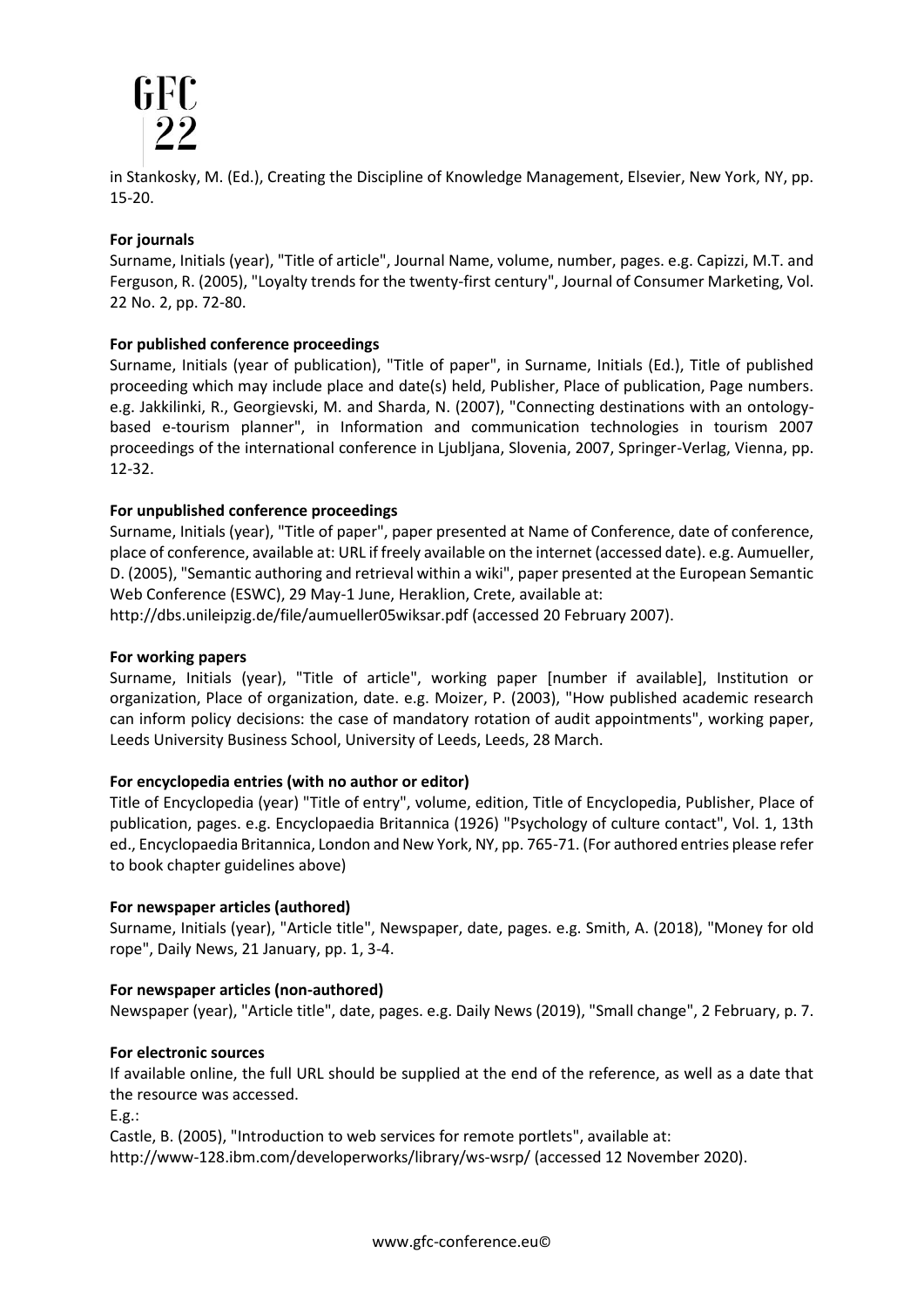

Standalone URLs, i.e. without an author or date, should be included either within parentheses within the main text, or preferably set as a note (roman numeral within square brackets within text followed by the full URL address at the end of the paper).

## **B. Testimonials: innovative projects**

## Format

All files should be submitted as a Word document. This will allow for the insertion of GFC logo as well as the ISBN and DOI Id number.

#### Paper Length

Papers should be between 6.000 and 8.000 words in length. This includes all text including references and appendices. Figures and images will correspond to 280 words.

#### Paper Title

A title of not more than eight words is recommended. A subtitle may be added.

#### Paper Title Page

On the Title Page the Author should provide information regarding:

#### Author Details

Details should be supplied on the Article Title Page including: Full name of each author Affiliation of each author, at time research was completed. Where more than one author has contributed to the article, details of who should be contacted for correspondence. E-mail address of the all the Authors.

Brief professional biography of each author.

#### Keywords

Please provide up to 10 keywords on the document.

#### Article Classification

Categorize your paper on the Title Page as a Testimonial.

#### Headings

Headings must be concise, with a clear indication of the distinction between the hierarchy of headings. The preferred format is for first level headings to be presented in bold format and subsequent subheadings to be presented in medium italics.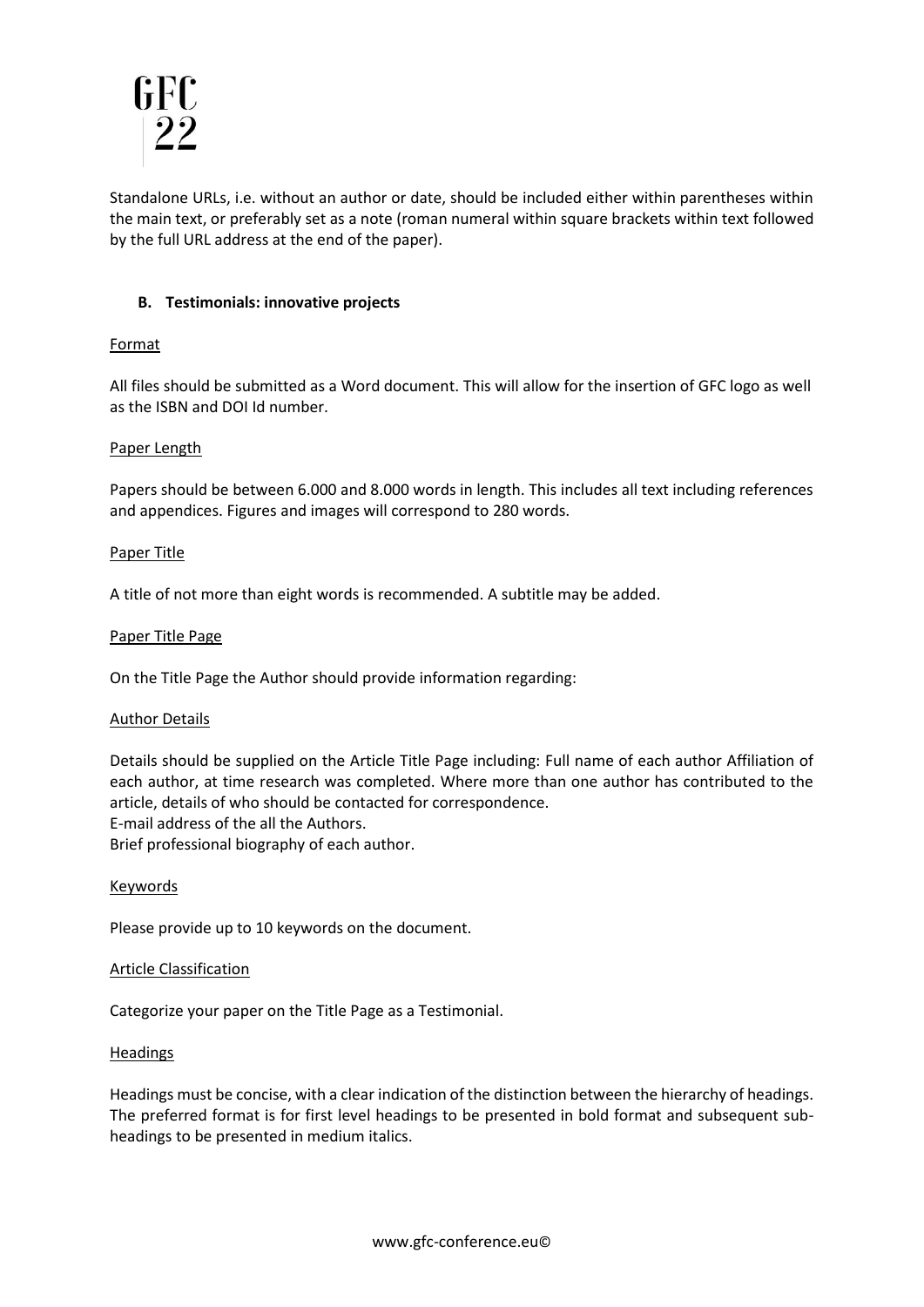

#### Notes/Endnotes

Notes or Endnotes should be used only if absolutely necessary and must be identified in the text by consecutive numbers, enclosed in square brackets and listed at the end of the article.

## Text

The text on testimonials should provide a clear idea on **background issues**: purpose of the experiment and practice; details about the different **phases of development** of the experiment/prototype or process of creation; and the **assessment of results** according to expectations and/or objectives set.

## **Figures**

All Figures should be of high quality, legible, should be included in the text and numbered consecutively with arabic numerals.

Graphics may be supplied in colour to facilitate their appearance on the electronic version.

Photographic images should be submitted electronically and of high quality. Digital camera settings should be set at the highest resolution/quality possible.

Bear in mind what has been said above (academic papers) in terms of original formats and minimum resolution.

#### Tables

Tables should be included in the text. The position of each table should be clearly labelled in the body text of article with corresponding labels being clearly shown under the table. Ensure that any superscripts or asterisks are shown next to the relevant items and have corresponding explanations displayed as footnotes to the table, figure or plate.

#### References

If any references were used and you would like to mention them, please follow Harvard style (details above).

#### **C. Workshops**

#### Format

All files should be submitted as a Word document. This will allow for the insertion of GFC logo as well as the ISBN Id number.

#### Paper Length

Papers should be between 6.000 and 8.000 words in length. This includes all text including references and appendices.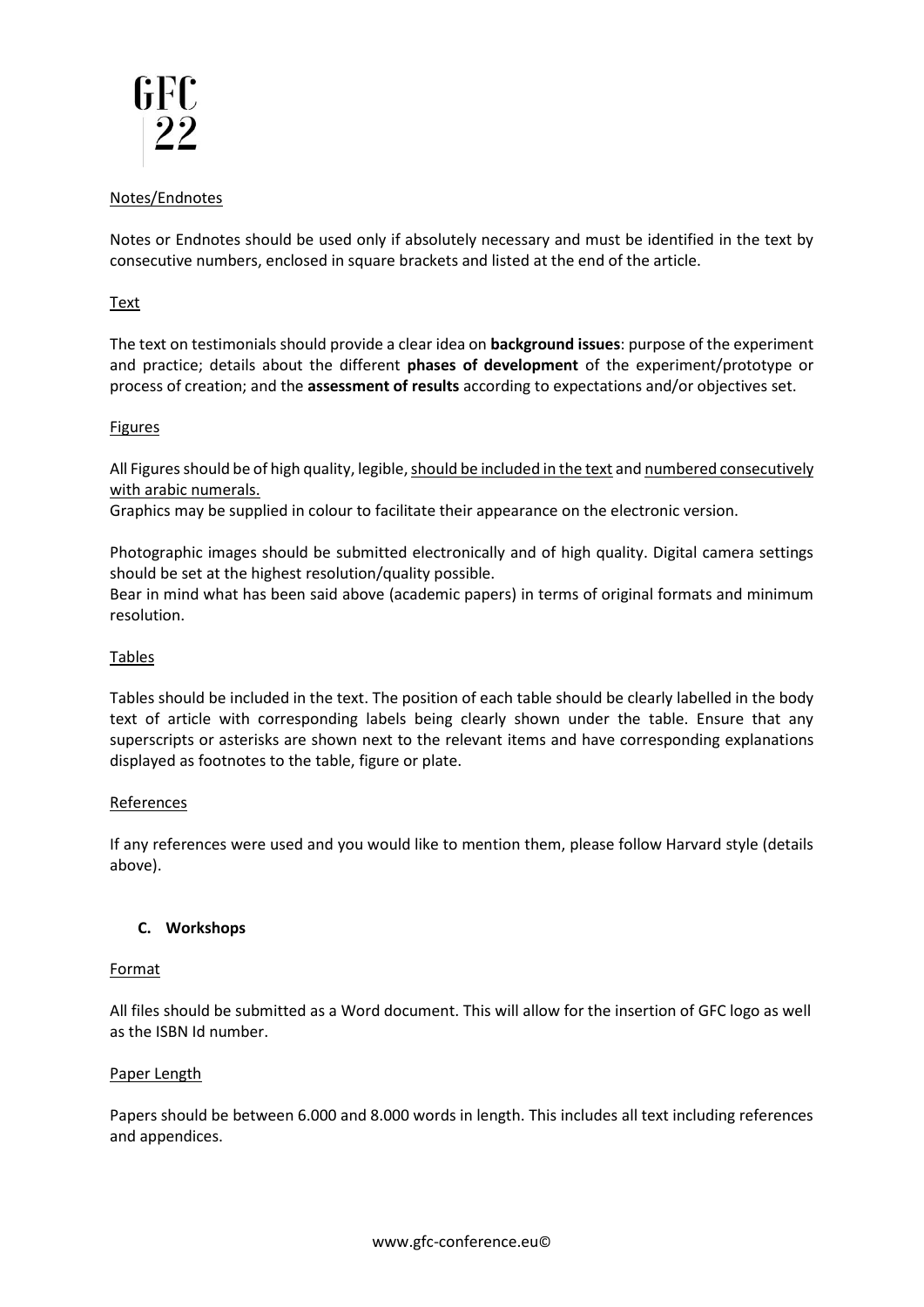

## Paper Title

A title of not more than eight words should be provided.

## Paper Title Page

On the Title Page the Author should provide information regarding:

## Author Details

Details should be supplied on the Article Title Page including: Full name of each author Affiliation of each author, at time research was completed. Where more than one author has contributed to the article, details of who should be contacted for correspondence. E-mail address of the all the Authors. Brief professional biography of each author.

#### Keywords

Please provide up to 10 keywords on the Article.

#### Article Classification

Categorize your paper on the Article Title Page as WORKSHOP

#### Headings

Headings must be concise, with a clear indication of the distinction between the hierarchy of headings. The preferred format is for first level headings to be presented in bold format and subsequent subheadings to be presented in medium italics.

#### Notes/Endnotes

Notes or Endnotes should be used only if absolutely necessary and must be identified in the text by consecutive numbers, enclosed in square brackets and listed at the end of the article.

#### Text

The text on projects should provide a clear idea on **background issues**: scope of project; details about the different phases of development of the project with a brief description of **main activities carried out and tests or assessment of results** made along the development phases; and the **final conclusions** of the project stating main results achieved and implications for future managerial practice.

#### Figures

All Figures should be of high quality, legible, should be included in the text and numbered consecutively with arabic numerals.